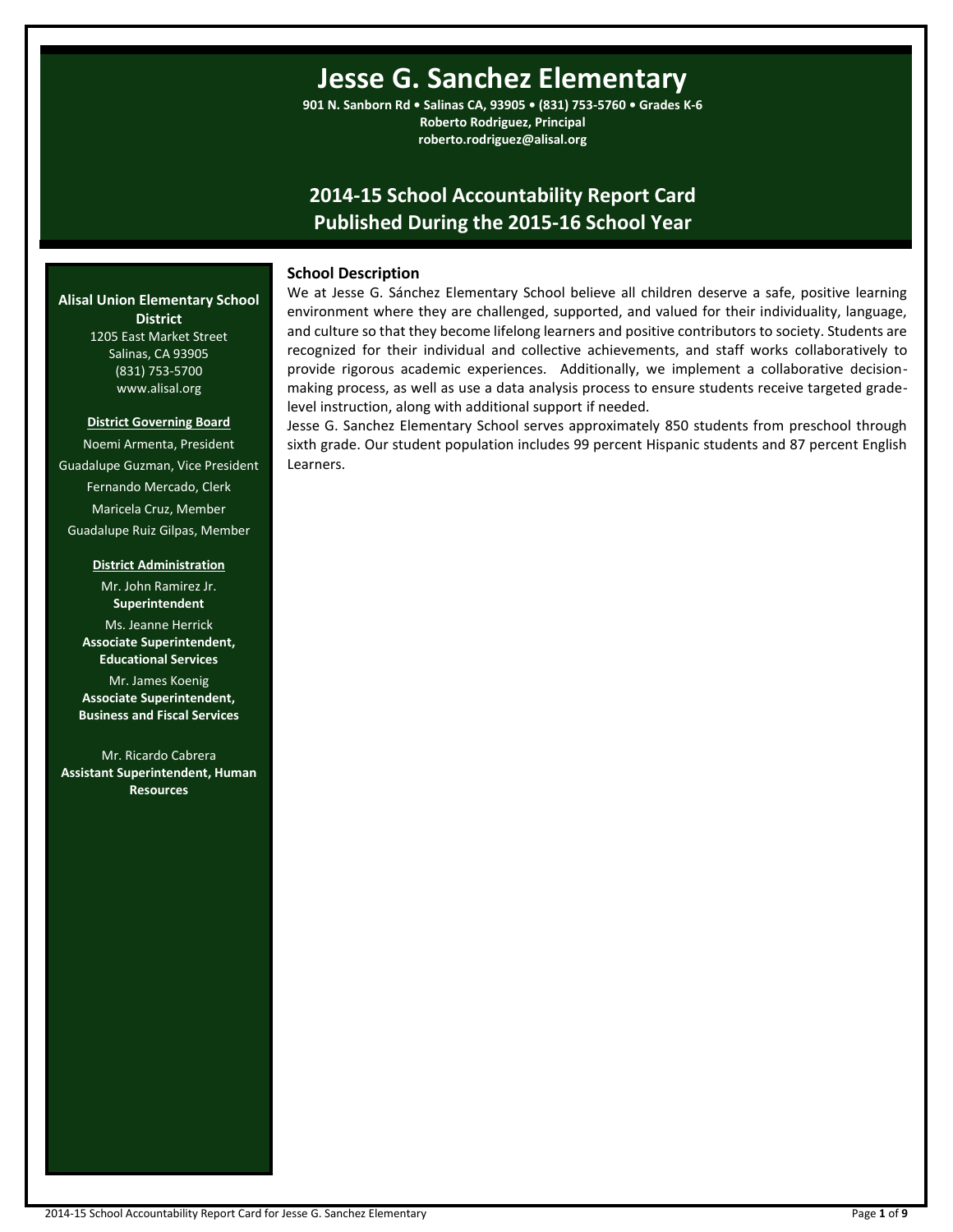# **About the SARC**

By February 1 of each year, every school in California is required by state law to publish a School Accountability Report Card (SARC). The SARC contains information about the condition and performance of each California public school. Under the Local Control Funding Formula (LCFF) all local educational agencies (LEAs) are required to prepare a Local Control Accountability Plan (LCAP), which describes how they intend to meet annual school-specific goals for all pupils, with specific activities to address state and local priorities. Additionally, data reported in an LCAP is to be consistent with data reported in the SARC.

- For more information about SARC requirements, see the California Department of Education (CDE) SARC Web page at http://www.cde.ca.gov/ta/ac/sa/.
- For more information about the LCFF or LCAP, see the CDE LCFF Web page at http://www.cde.ca.gov/fg/aa/lc/.
- For additional information about the school, parents/guardians and community members should contact the school at (831) 753-5760 or the district office.

| 2014-15 Student Enrollment by Grade Level |                           |  |  |  |
|-------------------------------------------|---------------------------|--|--|--|
| <b>Grade Level</b>                        | <b>Number of Students</b> |  |  |  |
| Kindergarten                              | 154                       |  |  |  |
| Grade 1                                   | 118                       |  |  |  |
| Grade 2                                   | 110                       |  |  |  |
| Grade 3                                   | 229                       |  |  |  |
| Grade 4                                   | 107                       |  |  |  |
| Grade 5                                   | 120                       |  |  |  |
| Total Enrollment                          | 838                       |  |  |  |

| 2014-15 Student Enrollment by Group         |      |  |  |  |  |
|---------------------------------------------|------|--|--|--|--|
| <b>Percent of Total Enrollment</b><br>Group |      |  |  |  |  |
| <b>Hispanic or Latino</b>                   | 98.8 |  |  |  |  |
| White                                       | 0.6  |  |  |  |  |
| Socioeconomically Disadvantaged             | 98.6 |  |  |  |  |
| <b>English Learners</b>                     | 94.4 |  |  |  |  |
| <b>Students with Disabilities</b>           | 5.7  |  |  |  |  |
| Foster Youth                                | O 1  |  |  |  |  |

# **A. Conditions of Learning**

#### **State Priority: Basic**

The SARC provides the following information relevant to the Basic State Priority (Priority 1):

- Degree to which teachers are appropriately assigned and fully credentialed in the subject area and for the pupils they are teaching;
- Pupils have access to standards-aligned instructional materials; and
- School facilities are maintained in good repair.

| <b>Teacher Credentials</b>                     |           |       |           |  |  |  |
|------------------------------------------------|-----------|-------|-----------|--|--|--|
| Jesse G. Sanchez Elementary                    | $13 - 14$ | 14-15 | $15 - 16$ |  |  |  |
| <b>With Full Credential</b>                    | 29 out    | 29    | 35        |  |  |  |
| <b>Without Full Credential</b>                 | O         | 2     | 2         |  |  |  |
| Teaching Outside Subject Area of Competence    | 0         | 0     | Ω         |  |  |  |
| <b>Alisal Union Elementary School District</b> | 13-14     | 14-15 | 15-16     |  |  |  |
| <b>With Full Credential</b>                    |           |       | 328       |  |  |  |
| <b>Without Full Credential</b>                 |           |       | 44        |  |  |  |
| Teaching Outside Subject Area of Competence    |           |       | ი         |  |  |  |

| Teacher Misassignments and Vacant Teacher Positions at this School |  |  |  |  |  |  |  |
|--------------------------------------------------------------------|--|--|--|--|--|--|--|
| Jesse G. Sanchez Elementary<br>13-14<br>$15 - 16$<br>14-15         |  |  |  |  |  |  |  |
| Teachers of English Learners                                       |  |  |  |  |  |  |  |
| <b>Total Teacher Misassignments</b>                                |  |  |  |  |  |  |  |
| <b>Vacant Teacher Positions</b>                                    |  |  |  |  |  |  |  |

\* "Misassignments" refers to the number of positions filled by teachers who lack legal authorization to teach that grade level, subject area, student group, etc. Total Teacher Misassignments includes the number of Misassignments of Teachers of English Learners.

# **Core Academic Classes Taught by Highly Qualified Teachers**

| 2014-15 Percent of Classes In Core Academic Subjects<br><b>Core Academic Classes Taught by Highly Qualified Teachers</b>                       |       |     |  |  |  |  |
|------------------------------------------------------------------------------------------------------------------------------------------------|-------|-----|--|--|--|--|
| <b>Taught by Highly</b><br><b>Not Taught by Highly</b><br><b>Location of Classes</b><br><b>Qualified Teachers</b><br><b>Qualified Teachers</b> |       |     |  |  |  |  |
| <b>This School</b><br>100.0<br>0.0                                                                                                             |       |     |  |  |  |  |
| <b>Districtwide</b>                                                                                                                            |       |     |  |  |  |  |
| All Schools                                                                                                                                    | 100.0 | 0.0 |  |  |  |  |
| <b>High-Poverty Schools</b><br>100.0<br>0.0                                                                                                    |       |     |  |  |  |  |
| <b>Low-Poverty Schools</b><br>0.0<br>0.0                                                                                                       |       |     |  |  |  |  |

High-poverty schools are defined as those schools with student eligibility of approximately 40 percent or more in the free and reduced price meals program. Low-poverty schools are those with student eligibility of approximately 39 percent or less in the free and reduced price meals program.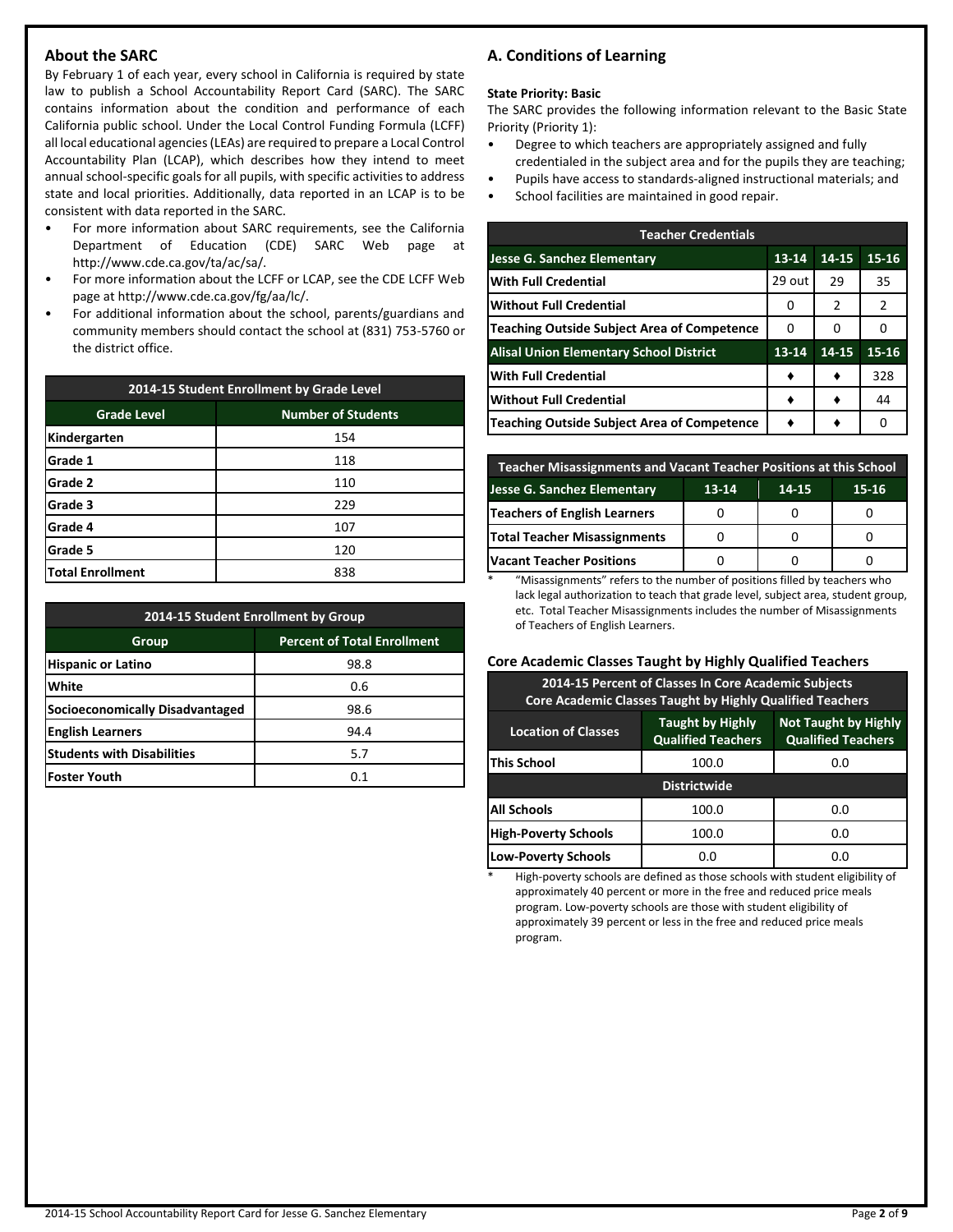# **Quality, Currency, Availability of Textbooks and Instructional Materials (School Year 2015-16)**

In order to support classroom professionals in teaching the Language Arts and Math Common Core State Standards, Engage NY curriculum, in both content areas was recommended and adopted as district curriculum. Both Engage NY Language Arts and Math were piloted and feedback from teachers attested to the ability of these common core resources to meet the requirements of the new common core state standards (CCSS).

In Language Arts:

K-1-2 continued to use Treasures to teach Foundational Skills and use the Engage NY Listening and Learning Domains to address the remaining standards. 3-6 used Engage NY solely to teach all Language Arts standards.

Because Engage NY is not yet available in Spanish, Bilingual Transference classrooms continued to use Tesoros and adapted it as needed to meet the common core state standards.

In Math:

At K-6, teachers used both the adopted Everyday Math curriculum and Engage NY Math, selecting one as their primary resource and the other as a secondary resource.

Bilingual Transference classrooms were able to use the Engage NY Math because student materials became available.

| <b>Textbooks and Instructional Materials</b><br>Year and month in which data were collected: 2014 |                                                                                                                 |            |  |  |  |  |
|---------------------------------------------------------------------------------------------------|-----------------------------------------------------------------------------------------------------------------|------------|--|--|--|--|
| Textbooks and Instructional Materials/Year of Adoption<br><b>Core Curriculum Area</b>             |                                                                                                                 |            |  |  |  |  |
| <b>Reading/Language Arts</b>                                                                      |                                                                                                                 |            |  |  |  |  |
|                                                                                                   | The textbooks listed are from most recent adoption:<br>Percent of students lacking their own assigned textbook: | Yes<br>0   |  |  |  |  |
| <b>Mathematics</b>                                                                                | Engage New York Math-Adopted 2014<br>McMillan / McGraw-Hill,<br>Every Day Math-Adopted 2012                     |            |  |  |  |  |
|                                                                                                   | The textbooks listed are from most recent adoption:<br>Percent of students lacking their own assigned textbook: | Yes<br>0   |  |  |  |  |
| Science                                                                                           | Delta Foss- (Kinder-5th grades) - Adopted 2007<br>McGraw-Hill- (6th grade) - Adopted 2006                       |            |  |  |  |  |
|                                                                                                   | The textbooks listed are from most recent adoption:                                                             | Yes<br>0   |  |  |  |  |
| <b>History-Social Science</b>                                                                     | Percent of students lacking their own assigned textbook:<br>McGraw-Hill, Vistas-Adopted 2006                    |            |  |  |  |  |
|                                                                                                   | The textbooks listed are from most recent adoption:                                                             | <b>Yes</b> |  |  |  |  |
|                                                                                                   | Percent of students lacking their own assigned textbook:                                                        | 0          |  |  |  |  |

# **School Facility Conditions and Planned Improvements (Most Recent Year)**

Jesse Sánchez Elementary School has completed all phases of school reconstruction and now has 26 permanent classrooms and four portable classrooms. Students also enjoy a completely new playground and play apparatus. The Jesse G. Sánchez School reconstruction project was formerly rededicated by the district and board of trustees during the 2008–2009 school year. Our facilities adequately houses our student population.

| <b>School Facility Good Repair Status (Most Recent Year)</b><br>Year and month in which data were collected: August, 2015 |      |                      |      |                                |  |  |
|---------------------------------------------------------------------------------------------------------------------------|------|----------------------|------|--------------------------------|--|--|
|                                                                                                                           |      | <b>Repair Status</b> |      | <b>Repair Needed and</b>       |  |  |
| <b>System Inspected</b>                                                                                                   | Good | Fair                 | Poor | <b>Action Taken or Planned</b> |  |  |
| Systems:<br>Gas Leaks, Mechanical/HVAC, Sewer                                                                             | х    |                      |      |                                |  |  |
| Interior:<br><b>Interior Surfaces</b>                                                                                     | Χ    |                      |      |                                |  |  |
| <b>Cleanliness:</b><br>Overall Cleanliness, Pest/Vermin Infestation                                                       | Χ    |                      |      |                                |  |  |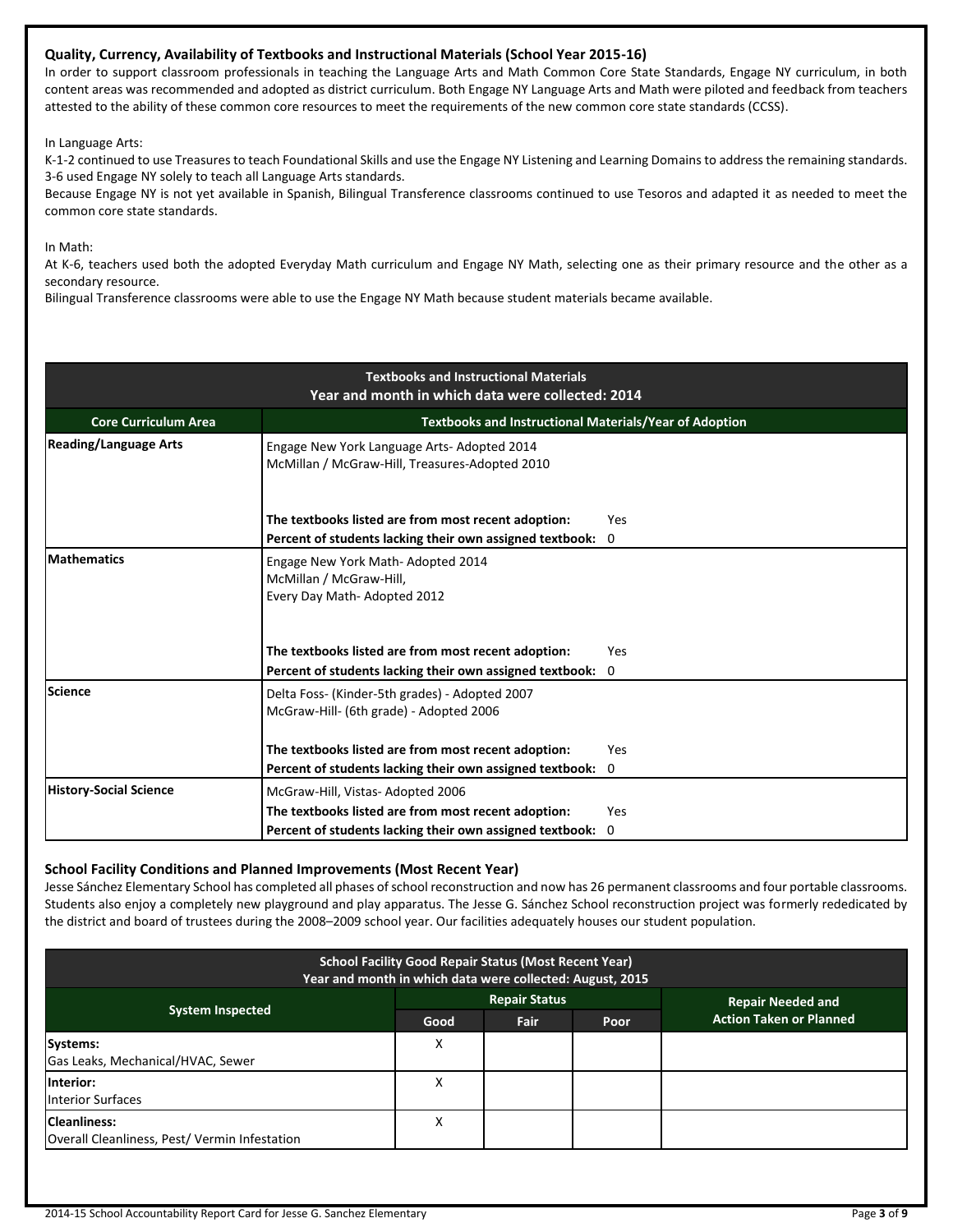| <b>School Facility Good Repair Status (Most Recent Year)</b><br>Year and month in which data were collected: August, 2015 |                  |      |                      |  |      |                                |
|---------------------------------------------------------------------------------------------------------------------------|------------------|------|----------------------|--|------|--------------------------------|
| <b>System Inspected</b>                                                                                                   |                  |      | <b>Repair Status</b> |  |      | <b>Repair Needed and</b>       |
|                                                                                                                           | Good             |      | Fair                 |  | Poor | <b>Action Taken or Planned</b> |
| Electrical:<br>Electrical                                                                                                 | x                |      |                      |  |      |                                |
| <b>Restrooms/Fountains:</b><br>Restrooms, Sinks/ Fountains                                                                | x                |      |                      |  |      |                                |
| Safety:<br>Fire Safety, Hazardous Materials                                                                               | X                |      |                      |  |      |                                |
| Structural:<br>Structural Damage, Roofs                                                                                   | X                |      |                      |  |      |                                |
| External:<br>Playground/School Grounds, Windows/Doors/Gates/Fences                                                        | x                |      |                      |  |      |                                |
| <b>Overall Rating</b>                                                                                                     | <b>Exemplary</b> | Good | Fair                 |  | Poor |                                |
|                                                                                                                           | X                |      |                      |  |      |                                |

# **B. Pupil Outcomes**

#### **State Priority: Pupil Achievement**

The SARC provides the following information relevant to the State priority: Pupil Achievement (Priority 4):

- Statewide assessments (i.e., California Assessment of Student Performance and Progress [CAASPP], Science California Standards Tests); and
- The percentage of pupils who have successfully completed courses that satisfy the requirements for entrance to the University of California and the California State University, or career technical education sequences or programs of study

|                | 2014-15 CAASPP Results for All Students                                                                            |                 |              |  |  |  |
|----------------|--------------------------------------------------------------------------------------------------------------------|-----------------|--------------|--|--|--|
| <b>Subject</b> | Percent of Students Meeting or Exceeding the State Standards<br>$\left(\frac{\text{grades}}{3} - 8\right)$ and 11) |                 |              |  |  |  |
|                | <b>School</b>                                                                                                      | <b>District</b> | <b>State</b> |  |  |  |
| IELA           | q                                                                                                                  | 20              | 44           |  |  |  |
| Math           |                                                                                                                    | 13              | 33           |  |  |  |

Percentages are not calculated when the number of students tested is ten or less, either because the number of students in this category is too small for statistical accuracy or to protect student privacy.

| <b>CAASPP Results for All Students - Three-Year Comparison</b> |                                                                                                     |  |    |                 |                                                       |              |  |  |    |
|----------------------------------------------------------------|-----------------------------------------------------------------------------------------------------|--|----|-----------------|-------------------------------------------------------|--------------|--|--|----|
|                                                                | Percent of Students Scoring at Proficient or Advanced<br>(meeting or exceeding the state standards) |  |    |                 |                                                       |              |  |  |    |
| <b>Subject</b>                                                 | <b>School</b>                                                                                       |  |    | <b>District</b> |                                                       | <b>State</b> |  |  |    |
|                                                                |                                                                                                     |  |    |                 | 12-13 13-14 14-15 12-13 13-14 14-15 12-13 13-14 14-15 |              |  |  |    |
| <b>Science</b>                                                 |                                                                                                     |  | 12 |                 |                                                       | 31           |  |  | 56 |

\* Results are for grades 5, 8, and 10. Scores are not shown when the number of students tested is ten or less, either because the number of students in this category is too small for statistical accuracy or to protect student privacy.

| Grade | 2014-15 Percent of Students Meeting Fitness Standards |          |        |  |  |  |
|-------|-------------------------------------------------------|----------|--------|--|--|--|
| Level | 4 of 6                                                | $5$ of 6 | 6 of 6 |  |  |  |
|       | 17.60                                                 | 24.40    | 10.10  |  |  |  |
|       |                                                       | $-$      | $\sim$ |  |  |  |

Percentages are not calculated when the number of students tested is ten or less, either because the number of students in this category is too small for statistical accuracy or to protect student privacy.

| 2014-15 CAASPP Results by Student Group                        |                                                                        |  |  |  |
|----------------------------------------------------------------|------------------------------------------------------------------------|--|--|--|
| Group                                                          | <b>Percent of Students Scoring at</b><br><b>Proficient or Advanced</b> |  |  |  |
|                                                                | Science (grades 5, 8, and 10)                                          |  |  |  |
| All Students in the LEA                                        | 31                                                                     |  |  |  |
| All Student at the School                                      | 12                                                                     |  |  |  |
| Male                                                           | 14                                                                     |  |  |  |
| <b>Female</b>                                                  | 10                                                                     |  |  |  |
| <b>Hispanic or Latino</b>                                      | 12                                                                     |  |  |  |
| White                                                          |                                                                        |  |  |  |
| Socioeconomically Disadvantaged                                | n                                                                      |  |  |  |
| <b>English Learners</b>                                        | 6                                                                      |  |  |  |
| <b>Students with Disabilities</b>                              | 11                                                                     |  |  |  |
| <b>Students Receiving Migrant</b><br><b>Education Services</b> | 25                                                                     |  |  |  |
| <b>Foster Youth</b>                                            |                                                                        |  |  |  |

Scores are not shown when the number of students tested is ten or less, either because the number of students in this category is too small for statistical accuracy or to protect student privacy.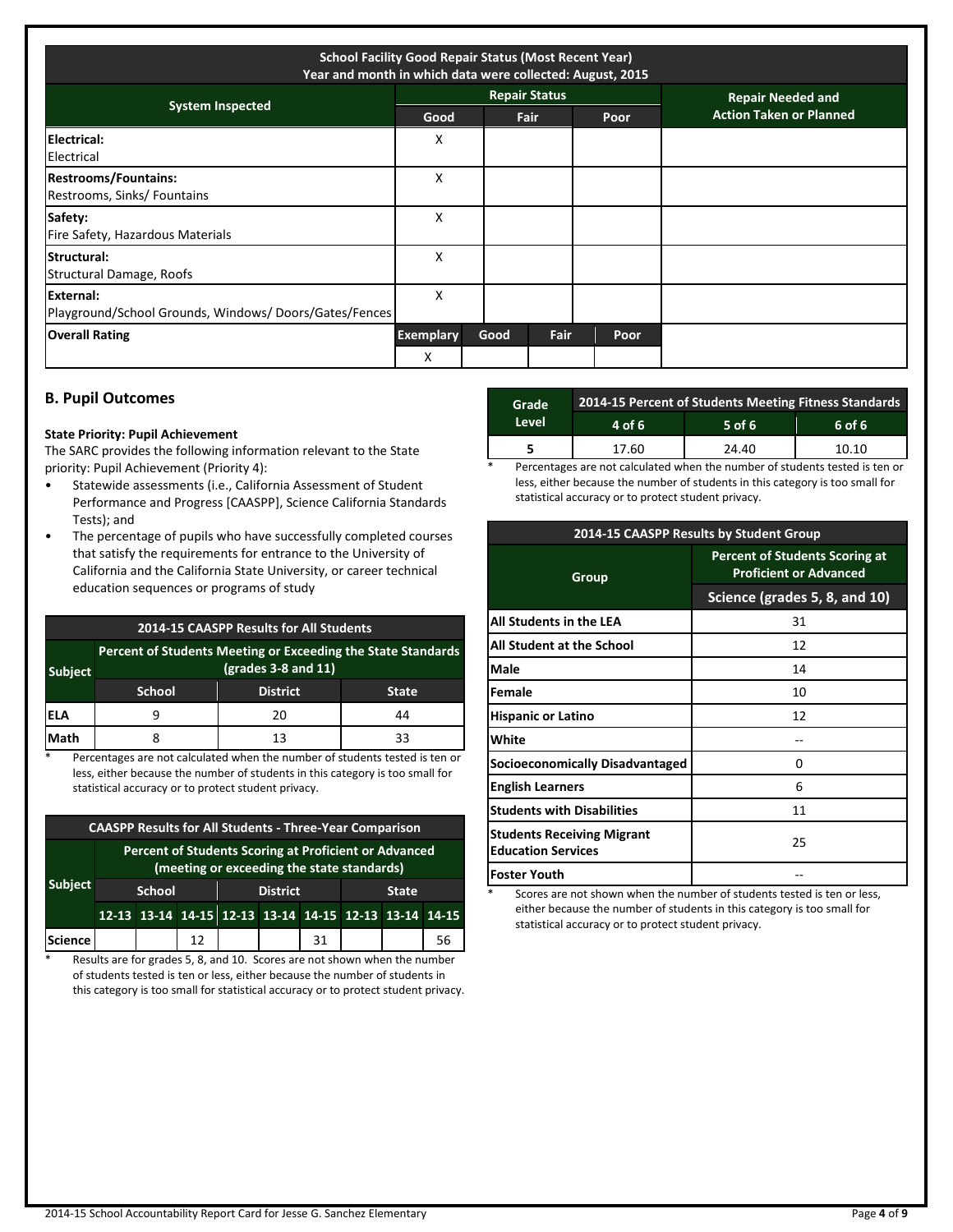| School Year 2014-15 CAASPP Assessment Results - English Language Arts (ELA)<br>Disaggregated by Student Groups, Grades Three through Eight and Eleven |                         |                 |                           |                            |                                   |                                      |                               |                                                     |  |
|-------------------------------------------------------------------------------------------------------------------------------------------------------|-------------------------|-----------------|---------------------------|----------------------------|-----------------------------------|--------------------------------------|-------------------------------|-----------------------------------------------------|--|
|                                                                                                                                                       |                         |                 | <b>Number of Students</b> | <b>Percent of Students</b> |                                   |                                      |                               |                                                     |  |
| <b>Student Group</b>                                                                                                                                  | Grade                   | <b>Enrolled</b> | <b>Tested</b>             | <b>Tested</b>              | <b>Standard</b><br><b>Not Met</b> | <b>Standard</b><br><b>Nearly Met</b> | <b>Standard</b><br><b>Met</b> | <b>Standard</b><br><b>Exceeded</b>                  |  |
| <b>All Students</b>                                                                                                                                   | 3                       | 237             | 234                       | 98.7                       | 65                                | 27                                   | 4                             | $\overline{\mathbf{3}}$                             |  |
|                                                                                                                                                       | 4                       | 110             | 108                       | 98.2                       | 72                                | 17                                   | 8                             | 0                                                   |  |
|                                                                                                                                                       | 5                       | 121             | 120                       | 99.2                       | 61                                | 25                                   | 13                            | $\overline{2}$                                      |  |
| Male                                                                                                                                                  | 3                       |                 | 114                       | 48.1                       | 68                                | 25                                   | 4                             | $\overline{2}$                                      |  |
|                                                                                                                                                       | 4                       |                 | 59                        | 53.6                       | 76                                | 8                                    | 12                            | 0                                                   |  |
|                                                                                                                                                       | 5                       |                 | 63                        | 52.1                       | 60                                | 30                                   | 8                             | $\overline{2}$                                      |  |
| Female                                                                                                                                                | 3                       |                 | 120                       | 50.6                       | 63                                | 28                                   | 5                             | $\mathbf{3}$                                        |  |
|                                                                                                                                                       | 4                       |                 | 49                        | 44.5                       | 67                                | 27                                   | 4                             | 0                                                   |  |
|                                                                                                                                                       | 5                       |                 | 57                        | 47.1                       | 61                                | 19                                   | 18                            | $\overline{2}$                                      |  |
| <b>Filipino</b>                                                                                                                                       | 3                       |                 | $\mathbf{1}$              | 0.4                        | $\overline{\phantom{a}}$          | $\mathbf{u}$                         | $\overline{\phantom{a}}$      | $\overline{\phantom{a}}$                            |  |
| <b>Hispanic or Latino</b>                                                                                                                             | 3                       |                 | 230                       | 97.0                       | 65                                | 27                                   | 4                             | 3                                                   |  |
|                                                                                                                                                       | 4                       |                 | 106                       | 96.4                       | 72                                | 17                                   | 8                             | 0                                                   |  |
|                                                                                                                                                       | 5                       |                 | 119                       | 98.3                       | 61                                | 25                                   | 13                            | $\overline{2}$                                      |  |
| White                                                                                                                                                 | 3                       |                 | $\overline{2}$            | $0.8\,$                    | $- -$                             | $\overline{\phantom{a}}$             |                               | $\hspace{0.05cm} -\hspace{0.05cm} -\hspace{0.05cm}$ |  |
|                                                                                                                                                       | 4                       |                 | $\overline{2}$            | 1.8                        | $- -$                             | $-\, -$                              | --                            | $\hspace{0.05cm}$                                   |  |
|                                                                                                                                                       | 5                       |                 | $\mathbf{1}$              | 0.8                        | $\overline{\phantom{a}}$          | $\overline{\phantom{a}}$             | $- -$                         | $\overline{\phantom{a}}$                            |  |
| <b>Socioeconomically Disadvantaged</b>                                                                                                                | 3                       |                 | 233                       | 98.3                       | 65                                | 27                                   | 4                             | 3                                                   |  |
|                                                                                                                                                       | 4                       |                 | 104                       | 94.5                       | 74                                | 16                                   | 8                             | 0                                                   |  |
|                                                                                                                                                       | 5                       |                 | 115                       | 95.0                       | 63                                | 23                                   | 12                            | $\overline{2}$                                      |  |
| <b>English Learners</b>                                                                                                                               | 3                       |                 | 203                       | 85.7                       | 73                                | 24                                   | $\mathbf{1}$                  | $\mathbf{1}$                                        |  |
|                                                                                                                                                       | 4                       |                 | 91                        | 82.7                       | $77\,$                            | 13                                   | $\overline{7}$                | $\pmb{0}$                                           |  |
|                                                                                                                                                       | 5                       |                 | 78                        | 64.5                       | 76                                | 21                                   | 4                             | $\boldsymbol{0}$                                    |  |
| <b>Students with Disabilities</b>                                                                                                                     | 3                       |                 | 15                        | 6.3                        | 100                               | $\boldsymbol{0}$                     | 0                             | $\boldsymbol{0}$                                    |  |
|                                                                                                                                                       | 4                       |                 | $10\,$                    | 9.1                        | $\mathcal{L}_{\mathcal{F}}$       | $\mathcal{L}_{\mathcal{F}}$          | $-$                           | $\overline{\phantom{a}}$                            |  |
|                                                                                                                                                       | 5                       |                 | 14                        | 11.6                       | 93                                | $\overline{7}$                       | $\mathbf 0$                   | 0                                                   |  |
| <b>Students Receiving Migrant Education</b>                                                                                                           | $\overline{\mathbf{3}}$ |                 | 25                        | 10.5                       | 72                                | $\bf 8$                              | $\overline{4}$                | 12                                                  |  |
| <b>Services</b>                                                                                                                                       | 4                       |                 | 15                        | 13.6                       | 73                                | $13\,$                               | 0                             | $\pmb{0}$                                           |  |
|                                                                                                                                                       | 5                       |                 | 12                        | 9.9                        | 50                                | 25                                   | 25                            | $\mathbf 0$                                         |  |
| <b>Foster Youth</b>                                                                                                                                   | 3                       |                 | $-$                       | --                         | $-$                               | $\overline{\phantom{a}}$             |                               | $-$                                                 |  |
|                                                                                                                                                       | 4                       |                 |                           | --                         | $-$                               | $-$                                  | $-$                           | $\overline{\phantom{a}}$                            |  |
|                                                                                                                                                       | 5                       |                 | $-$                       | $\overline{\phantom{a}}$   | $-$                               | $-$                                  | $-$                           | $\overline{\phantom{a}}$                            |  |

Double dashes (--) appear in the table when the number of students is ten or less, either because the number of students in this category is too small for statistical accuracy or to protect student privacy. The number of students tested includes students that did not receive a score; however, the number of students tested is not the number that was used to calculate the achievement level percentages. The achievement level percentages are calculated using students with scores.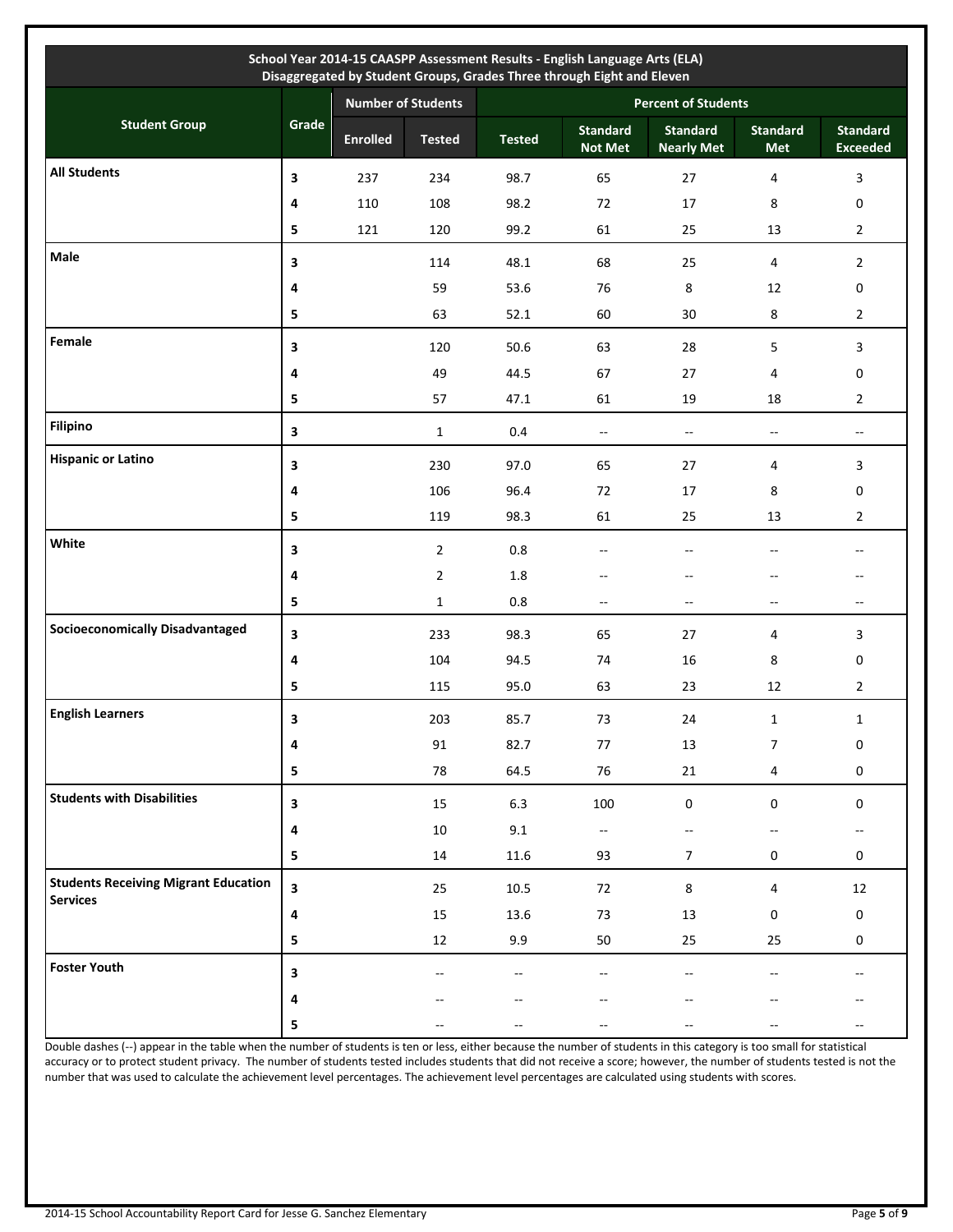| School Year 2014-15 CAASPP Assessment Results - Mathematics<br>Disaggregated by Student Groups, Grades Three through Eight and Eleven |                         |                           |                |                            |                                   |                                      |                               |                                                     |  |
|---------------------------------------------------------------------------------------------------------------------------------------|-------------------------|---------------------------|----------------|----------------------------|-----------------------------------|--------------------------------------|-------------------------------|-----------------------------------------------------|--|
|                                                                                                                                       |                         | <b>Number of Students</b> |                | <b>Percent of Students</b> |                                   |                                      |                               |                                                     |  |
| <b>Student Group</b>                                                                                                                  | Grade                   | <b>Enrolled</b>           | <b>Tested</b>  | <b>Tested</b>              | <b>Standard</b><br><b>Not Met</b> | <b>Standard</b><br><b>Nearly Met</b> | <b>Standard</b><br><b>Met</b> | <b>Standard</b><br><b>Exceeded</b>                  |  |
| <b>All Students</b>                                                                                                                   | 3                       | 237                       | 234            | 98.7                       | 57                                | 31                                   | 11                            | $\pmb{0}$                                           |  |
|                                                                                                                                       | 4                       | 110                       | 108            | 98.2                       | 67                                | 29                                   | $\mathbf{1}$                  | $\mathbf{1}$                                        |  |
|                                                                                                                                       | 5                       | 121                       | 119            | 98.3                       | 71                                | 24                                   | 5                             | $\mathbf{1}$                                        |  |
| Male                                                                                                                                  | 3                       |                           | 114            | 48.1                       | 55                                | 34                                   | 9                             | $\mathbf{1}$                                        |  |
|                                                                                                                                       | 4                       |                           | 59             | 53.6                       | 64                                | 31                                   | 0                             | $\overline{2}$                                      |  |
|                                                                                                                                       | 5                       |                           | 63             | 52.1                       | 71                                | 25                                   | 3                             | 0                                                   |  |
| Female                                                                                                                                | 3                       |                           | 120            | 50.6                       | 58                                | 28                                   | 13                            | $\mathbf 0$                                         |  |
|                                                                                                                                       | 4                       |                           | 49             | 44.5                       | 69                                | 27                                   | $\overline{2}$                | 0                                                   |  |
|                                                                                                                                       | 5                       |                           | 56             | 46.3                       | 70                                | 21                                   | $\overline{7}$                | $\overline{2}$                                      |  |
| <b>Filipino</b>                                                                                                                       | 3                       |                           | $\mathbf{1}$   | 0.4                        | $\overline{\phantom{a}}$          | $\mathcal{L}_{\mathcal{F}}$          | $\overline{\phantom{a}}$      | $\overline{\phantom{a}}$                            |  |
| <b>Hispanic or Latino</b>                                                                                                             | 3                       |                           | 230            | 97.0                       | 57                                | 31                                   | 11                            | $\mathbf 0$                                         |  |
|                                                                                                                                       | 4                       |                           | 106            | 96.4                       | 66                                | 29                                   | $\mathbf{1}$                  | $\mathbf{1}$                                        |  |
|                                                                                                                                       | 5                       |                           | 118            | 97.5                       | 70                                | 24                                   | 5                             | $\mathbf{1}$                                        |  |
| White                                                                                                                                 | 3                       |                           | $\overline{2}$ | $0.8\,$                    | $-$                               | $\overline{\phantom{a}}$             | $-$                           | $\sim$ $\sim$                                       |  |
|                                                                                                                                       | 4                       |                           | $\overline{2}$ | 1.8                        | $- -$                             | $\overline{\phantom{a}}$             | $-$                           | $-$                                                 |  |
|                                                                                                                                       | 5                       |                           | $\mathbf{1}$   | 0.8                        | $-$                               | $-$                                  | $\overline{a}$                | $\overline{\phantom{a}}$                            |  |
| <b>Socioeconomically Disadvantaged</b>                                                                                                | 3                       |                           | 233            | 98.3                       | 57                                | 31                                   | 11                            | $\mathbf 0$                                         |  |
|                                                                                                                                       | 4                       |                           | 104            | 94.5                       | 68                                | 29                                   | $\mathbf{1}$                  | 0                                                   |  |
|                                                                                                                                       | 5                       |                           | 114            | 94.2                       | 70                                | 24                                   | 5                             | $\mathbf{1}$                                        |  |
| <b>English Learners</b>                                                                                                               | 3                       |                           | 203            | 85.7                       | 63                                | 31                                   | 5                             | 0                                                   |  |
|                                                                                                                                       | 4                       |                           | 91             | 82.7                       | 68                                | 26                                   | $\mathbf{1}$                  | $\mathbf{1}$                                        |  |
|                                                                                                                                       | 5                       |                           | 77             | 63.6                       | 83                                | $16\,$                               | $\mathbf{1}$                  | $\mathsf{O}\xspace$                                 |  |
| <b>Students with Disabilities</b>                                                                                                     | 3                       |                           | 15             | 6.3                        | 93                                | $\overline{7}$                       | $\boldsymbol{0}$              | $\mathbf 0$                                         |  |
|                                                                                                                                       | 4                       |                           | 10             | 9.1                        | ۰.                                | $\overline{\phantom{a}}$             | --                            | $\hspace{0.05cm} -\hspace{0.05cm} -\hspace{0.05cm}$ |  |
|                                                                                                                                       | 5                       |                           | 14             | 11.6                       | 93                                | $\overline{7}$                       | $\mathbf 0$                   | 0                                                   |  |
| <b>Students Receiving Migrant Education</b><br><b>Services</b>                                                                        | $\overline{\mathbf{3}}$ |                           | 25             | 10.5                       | 56                                | 20                                   | 20                            | $\mathsf 0$                                         |  |
|                                                                                                                                       | 4                       |                           | 15             | 13.6                       | 60                                | 27                                   | 0                             | $\boldsymbol{0}$                                    |  |
|                                                                                                                                       | 5                       |                           | 12             | 9.9                        | 58                                | 25                                   | 8                             | 8                                                   |  |
| <b>Foster Youth</b>                                                                                                                   | 3                       |                           | --             | --                         | $-$                               | $-$                                  |                               | $\overline{\phantom{a}}$                            |  |
|                                                                                                                                       | 4                       |                           |                | --                         |                                   |                                      |                               |                                                     |  |
|                                                                                                                                       | 5                       |                           |                | --                         |                                   |                                      |                               | $\overline{\phantom{a}}$                            |  |

Double dashes (--) appear in the table when the number of students is ten or less, either because the number of students in this category is too small for statistical accuracy or to protect student privacy. The number of students tested includes students that did not receive a score; however, the number of students tested is not the number that was used to calculate the achievement level percentages. The achievement level percentages are calculated using students with scores.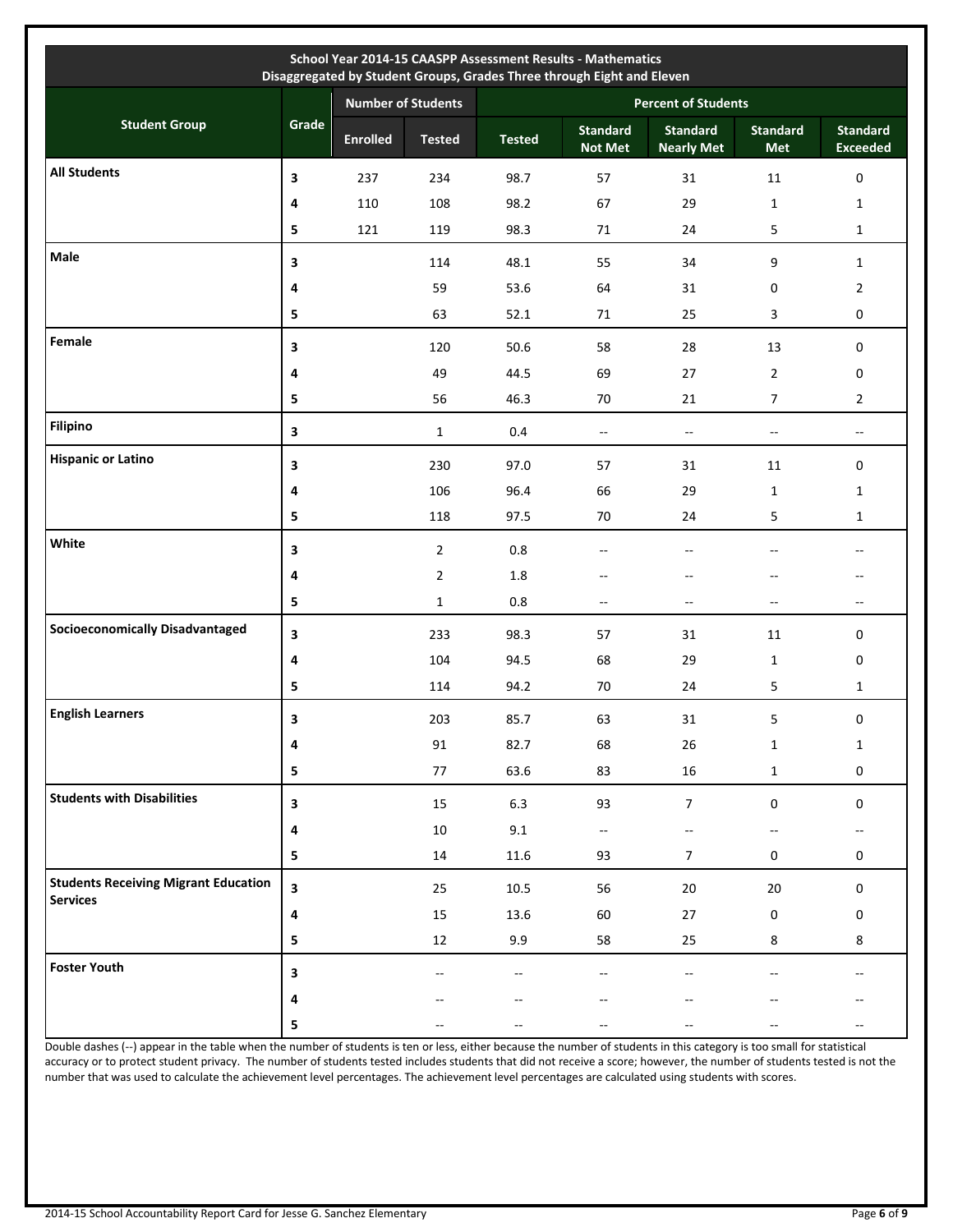# **C. Engagement**

# **State Priority: Parental Involvement**

- The SARC provides the following information relevant to the Parental Involvement State Priority (Priority 3):
- Efforts the school district makes to seek parent input in making decisions for the school district and each schoolsite.

# **Opportunities for Parental Involvement**

Parental involvement at Jesse G. Sánchez Elementary is accomplished via monthly parent meetings such as: monthly Coffee Klatch meetings, monthly School Site Council and English Language Advisory Committee Meetings, and parental involvement in classrooms as tutors. Our classroom teachers offer evening parent workshops on at-home teaching strategies. Parents are encouraged to participate in their child's education by having an open communication with the classroom teacher. For parents involvement opportunities please contact school principal, Roberto Rodriguez at (831) 753- 5760.

## **State Priority: School Climate**

The SARC provides the following information relevant to the School Climate State Priority (Priority 6):

• Pupil suspension rates, pupil expulsion rates; and other local measures on the sense of safety.

#### **School Safety Plan**

Teachers, child supervisors, and administrators help monitor the school grounds during recess, before school, and after school. Visitors are required to check in at the office, where they receive a visitor's pass.

The school safety plan focuses on procedures for fire drills and evacuation routes. It also includes steps for earthquake preparedness and lockdown procedures. Students practice fire drills on a monthly basis and earthquake drills twice during the year. Staff and students have been instructed on the steps to take in the event of an armed intruder on campus or nearby, and about appropriate lockdown procedures.

School gates are locked 15 minutes after children have been dropped off at the start of the school day, and access to the school is limited to the main entrance. This helps prevent unauthorized visitors from entering the campus during the school day. The gates are opened again 10 minutes before the end of the school day while students are being picked up.

We review these procedures with staff and parents at the beginning of the school year at staff meetings, parent meetings, and in parent memos. We review them again throughout the school year as needed.

| <b>Suspensions and Expulsions</b> |         |         |         |  |  |  |  |
|-----------------------------------|---------|---------|---------|--|--|--|--|
| <b>School</b>                     | 2012-13 | 2013-14 | 2014-15 |  |  |  |  |
| <b>Suspensions Rate</b>           | 2.10    | 2.42    | 0.11    |  |  |  |  |
| <b>Expulsions Rate</b>            | 0.00    | 0.00    | 0.00    |  |  |  |  |
| <b>District</b>                   | 2012-13 | 2013-14 | 2014-15 |  |  |  |  |
| <b>Suspensions Rate</b>           | 2.05    | 1.92    | 1.10    |  |  |  |  |
| <b>Expulsions Rate</b>            | 0.00    | 0.00    | 0.00    |  |  |  |  |
| <b>State</b>                      | 2012-13 | 2013-14 | 2014-15 |  |  |  |  |
| <b>Suspensions Rate</b>           | 5.07    | 4.36    | 3.80    |  |  |  |  |
| <b>Expulsions Rate</b>            | 0.13    | 0.10    | 0.09    |  |  |  |  |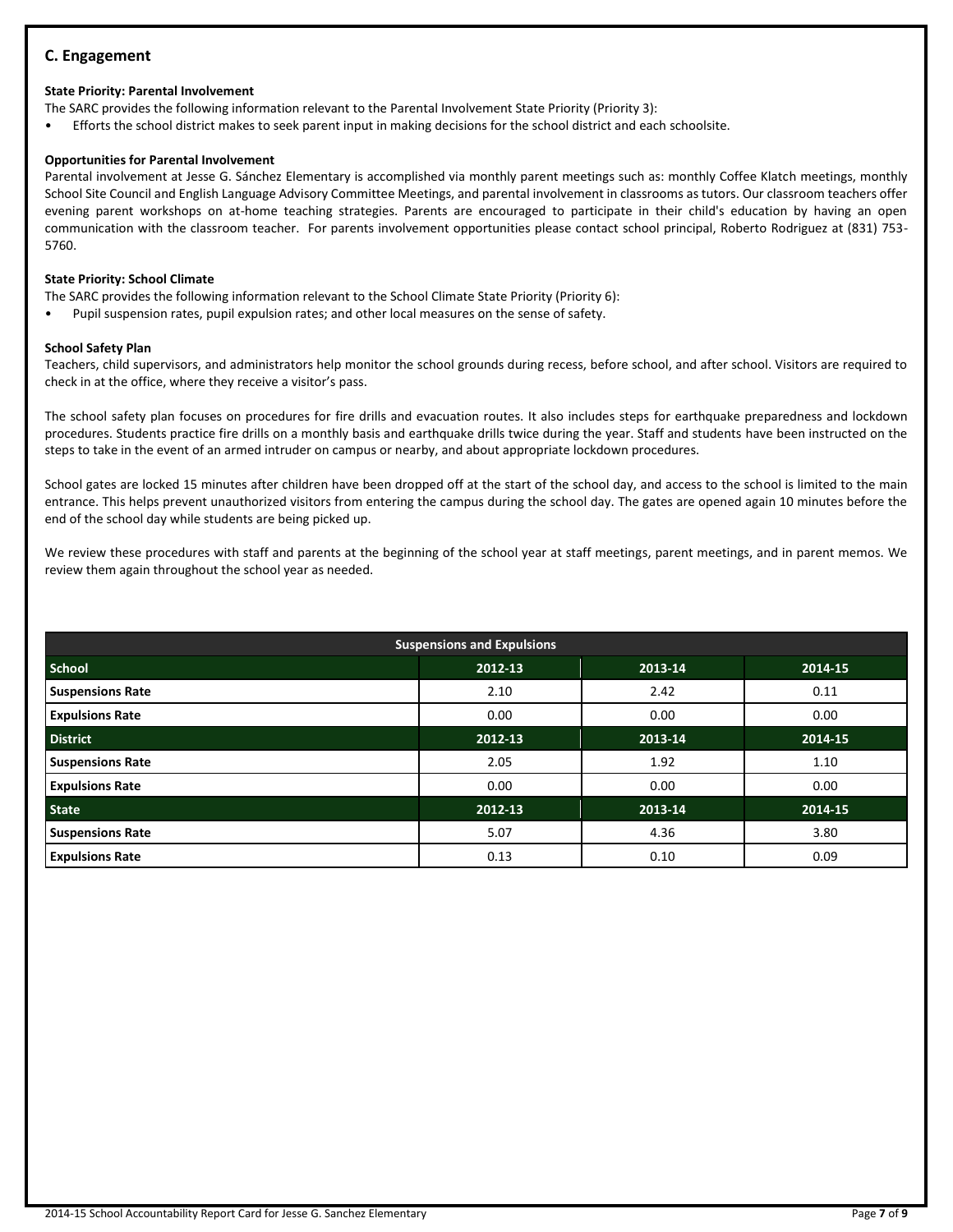# **D. Other SARC Information**

The information in this section is required to be in the SARC but is not included in the state priorities for LCFF.

| 2014-15 Adequate Yearly Progress Overall and by Criteria |                    |                 |              |  |  |  |  |  |
|----------------------------------------------------------|--------------------|-----------------|--------------|--|--|--|--|--|
| <b>AYP Criteria</b>                                      | <b>School</b>      | <b>District</b> | <b>State</b> |  |  |  |  |  |
| <b>English Language Arts</b>                             |                    |                 |              |  |  |  |  |  |
| <b>Met Participation Rate</b>                            | Yes                | Yes             | Yes          |  |  |  |  |  |
| <b>Met Percent Proficient</b>                            | N/A                | N/A<br>N/A      |              |  |  |  |  |  |
|                                                          | <b>Mathematics</b> |                 |              |  |  |  |  |  |
| <b>Met Participation Rate</b>                            | Yes                | Yes             | Yes          |  |  |  |  |  |
| <b>Met Percent Proficient</b>                            | N/A                | N/A             | N/A          |  |  |  |  |  |
| Made AYP Overall                                         | Yes                | Yes             | Yes          |  |  |  |  |  |
| <b>Met Attendance Rate</b>                               | Yes                | Yes             | Yes          |  |  |  |  |  |
| <b>Met Graduation Rate</b>                               | N/A                | N/A             | Yes          |  |  |  |  |  |

| 2015-16 Federal Intervention Program                      |                 |  |  |  |  |  |  |
|-----------------------------------------------------------|-----------------|--|--|--|--|--|--|
| <b>Indicator</b>                                          | <b>District</b> |  |  |  |  |  |  |
| <b>Program Improvement Status</b>                         | In PI           |  |  |  |  |  |  |
| <b>First Year of Program Improvement</b>                  | 2004-2005       |  |  |  |  |  |  |
| Year in Program Improvement                               | Year 3          |  |  |  |  |  |  |
| <b>Number of Schools Currently in Program Improvement</b> |                 |  |  |  |  |  |  |
| Percent of Schools Currently in Program Improvement       | 66.7            |  |  |  |  |  |  |
|                                                           |                 |  |  |  |  |  |  |

| Average Class Size and Class Size Distribution (Elementary) |         |         |         |                              |  |   |                                                                         |   |   |       |  |  |
|-------------------------------------------------------------|---------|---------|---------|------------------------------|--|---|-------------------------------------------------------------------------|---|---|-------|--|--|
|                                                             |         |         |         | <b>Number of Classrooms*</b> |  |   |                                                                         |   |   |       |  |  |
| <b>Average Class Size</b>                                   |         |         |         | $1 - 20$                     |  |   | 21-32                                                                   |   |   | $33+$ |  |  |
| Grade                                                       | 2012-13 | 2013-14 | 2014-15 |                              |  |   | 2012-13 2013-14 2014-15 2012-13 2013-14 2014-15 2012-13 2013-14 2014-15 |   |   |       |  |  |
| К                                                           | 29      | 30      | 31      |                              |  |   | 5                                                                       | 4 | 5 |       |  |  |
|                                                             | 30      | 29      | 24      |                              |  | 3 | ∍                                                                       | 4 | 2 |       |  |  |
|                                                             | 29      | 27      | 28      |                              |  |   | 6                                                                       | 9 | 4 |       |  |  |
| 3                                                           | 30      | 29      | 25      |                              |  |   | 4                                                                       | 6 | 9 |       |  |  |
| 4                                                           |         | 32      | 27      |                              |  |   |                                                                         | 3 | 4 |       |  |  |
| 5                                                           |         |         | 30      |                              |  |   |                                                                         |   | 4 |       |  |  |
| Other                                                       | 37      |         |         |                              |  |   |                                                                         |   |   |       |  |  |

| <b>Academic Counselors and Other Support Staff at this School</b> |    |  |  |  |  |  |
|-------------------------------------------------------------------|----|--|--|--|--|--|
| <b>Number of Full-Time Equivalent (FTE)</b>                       |    |  |  |  |  |  |
| <b>Academic Counselor</b>                                         | 0  |  |  |  |  |  |
| <b>Counselor (Social/Behavioral or Career Development)</b>        | 1  |  |  |  |  |  |
| Library Media Teacher (Librarian)                                 | 1  |  |  |  |  |  |
| Library Media Services Staff (Paraprofessional)                   | .5 |  |  |  |  |  |
| <b>Psychologist</b>                                               | .5 |  |  |  |  |  |
| <b>Social Worker</b>                                              | 0  |  |  |  |  |  |
| <b>Nurse</b>                                                      | 0  |  |  |  |  |  |
| Speech/Language/Hearing Specialist                                | .5 |  |  |  |  |  |
| <b>Resource Specialist</b>                                        | 1  |  |  |  |  |  |
| Other                                                             | 1  |  |  |  |  |  |
| <b>Average Number of Students per Staff Member</b>                |    |  |  |  |  |  |
| <b>Academic Counselor</b>                                         |    |  |  |  |  |  |

One Full Time Equivalent (FTE) equals one staff member working full time; one FTE could also represent two staff members who each work 50 percent of full time.

#### **Professional Development provided for Teachers**

The major areas of professional development for teachers in 2014-2015 included the following:

- Standards-based planning for instruction, learning and assessment
- English Language Development
- Engage NY curriculum in Language Arts and Math
- Bilingual Transference (for teachers facilitating Alternative Bilingual Education classes)
- Lesson Design and Engagement
- Coaching Cycles (for Academic Coaches)

Professional development was delivered through grade level sessions during Grade Level Release Time for classroom teachers.

Teachers were supported during implementation by the site's Academic Coach.